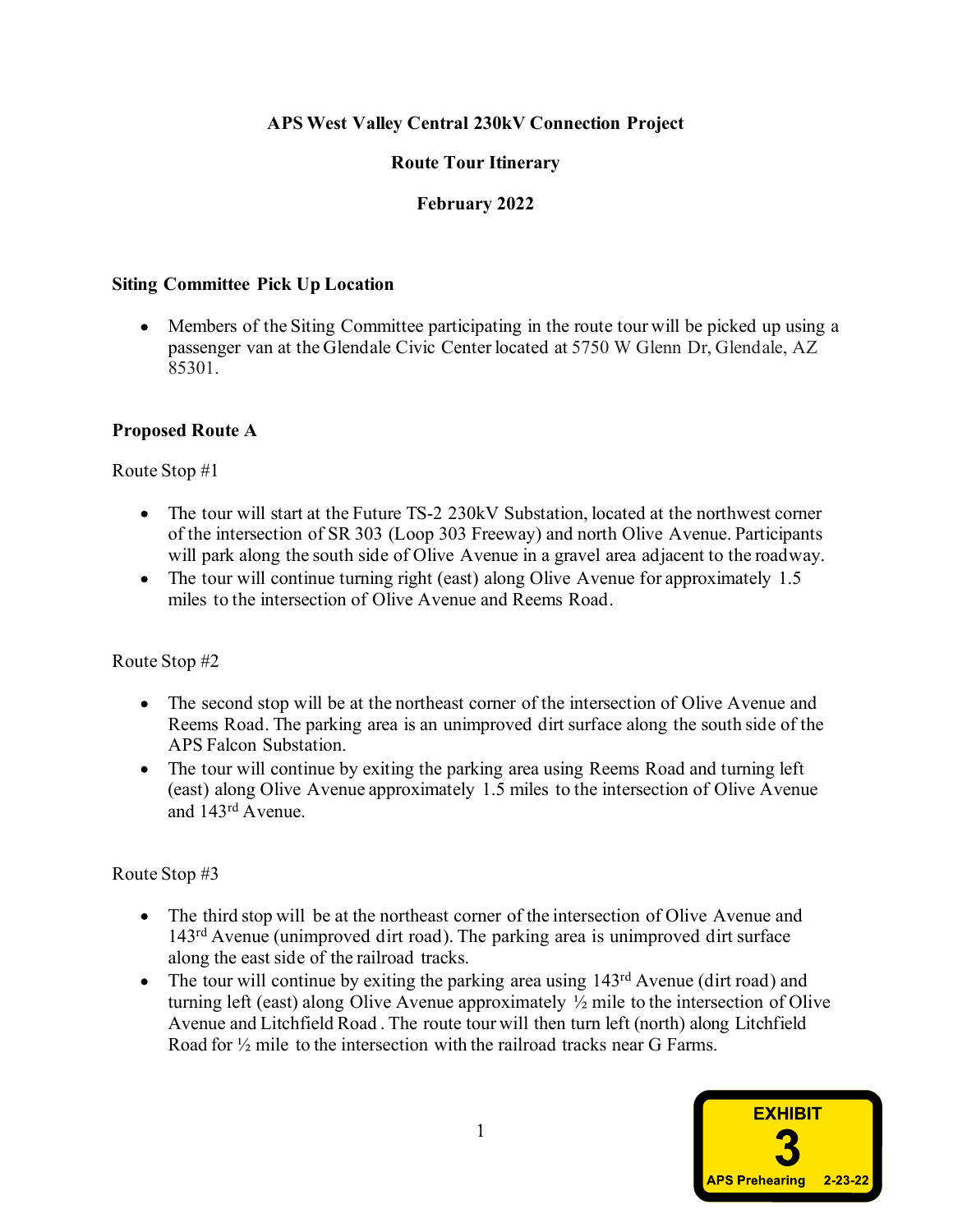Route Stop #4

- The fourth stop will be at the southwest corner of the intersection of Litchfield Road and railroad tracks (unimproved dirt road). The parking area is unimproved dirt surface along the south side of the railroad tracks.
- The tour will continue by exiting the parking area turning left (north) along Litchfield Road approximately ½ miles to the intersection of Litchfield Road and Peoria Avenue. The route tour will then turn right (east) along Peoria Avenue for 1.25 miles to the intersection of Peoria Avenue and 127th Avenue.

Route Stop #5

- The fifth stop will be at the northeast corner of the intersection of Peoria Avenue and 127th Avenue. The parking area is unimproved dirt surface along the east side of the roadway.
- The tour will continue by exiting the parking area turning left (east) along Peoria Avenue approximately ½ mile to the intersection of Peoria Avenue and El Mirage Road. The route tour will then turn right (south) along El Mirage Road for 1 mile to the intersection of El Mirage Road and Olive Avenue.
- The route tour will then turn right (east) along Olive Avenue approximately 1.1 miles to the intersection of North 114th Avenue.

# Proposed Routes E and G

Route Stop #6

- The sixth stop will be at the Suncliff Subdivision at the intersection of Olive Avenue the North 114<sup>th</sup> Avenue, south of Olive Avenue. It will turn right (south) into the Suncliff residential subdivision and park along West Puget Avenue.
- The tour will continue exiting the Suncliff residential subdivision turning right (east) traveling approximately 0.3 mile and turning right (south) traveling 1 mile to the intersection of 114<sup>th</sup> Avenue and Northern Avenue. Then turning right (west) traveling 0.15 mile to the intersection of North  $112<sup>th</sup>$  Avenue turning right (north) into the Suncliff residential subdivision. Nop  $\pi$ o<br>
The sixth stop will be at the Suncliff Subdivision at the intersection of Olive Avenue for the 114<sup>th</sup> Avenue, south of Olive Avenue. It will turn right (south) into the Suncliff residential subdivision and par

# Route Stop #7

- The seventh stop will be at the Suncliff Subdivision at the intersection of the intersection of North 112th Avenue turning into the Suncliff residential subdivision. It will turn right (north) into the Suncliff residential subdivision and park along North 112th Avenue.
- The tour will continue exiting the Suncliff residential subdivision turning right (west) traveling approximately 1.4 miles and turning right (north) at El Mirage Road traveling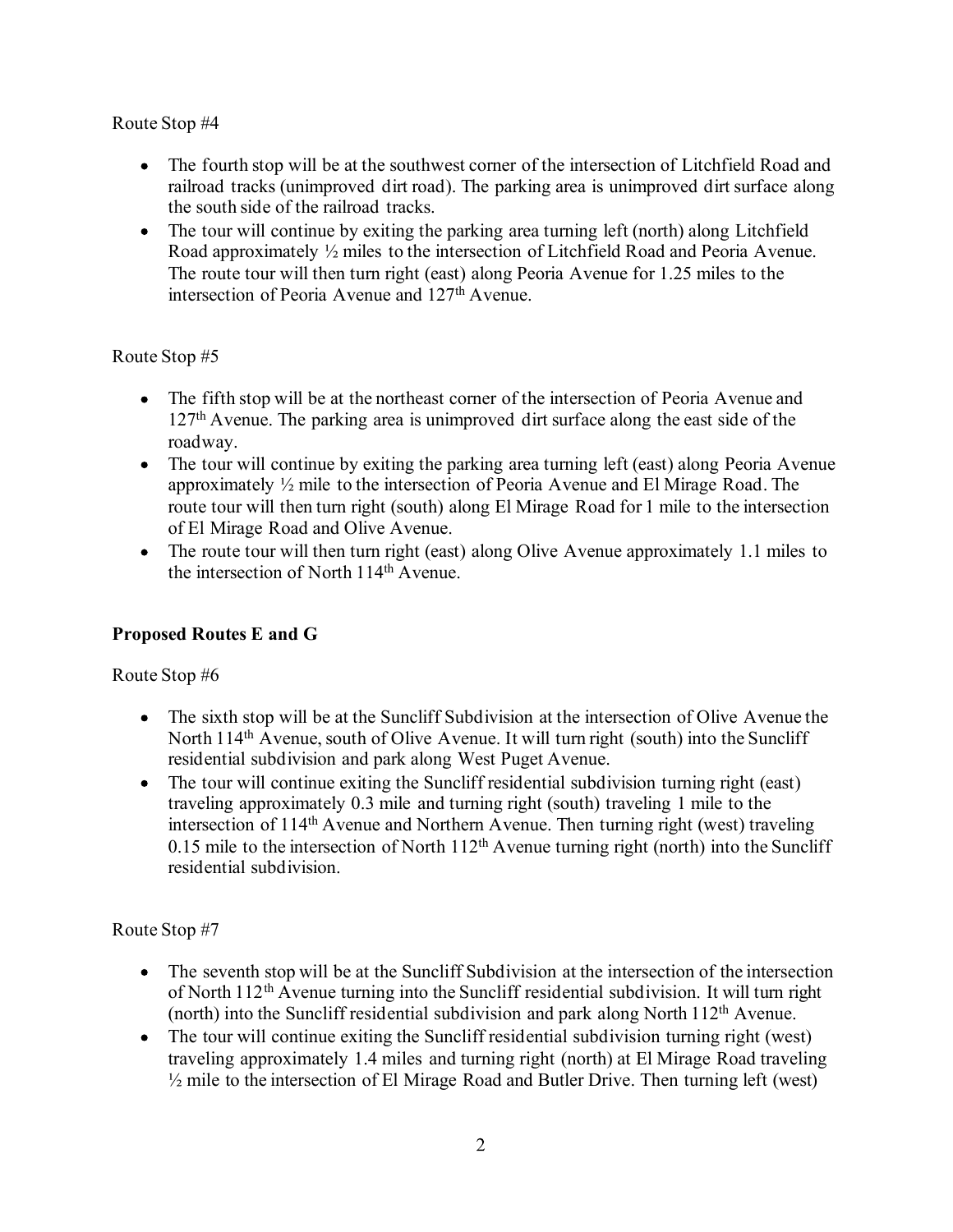traveling 1/2 mile to the end of Butler Drive roadway near Master Block manufacturing facility.

Route Stop #8

- The eighth stop will be at the end of Butler Drive adjacent to the Master Block manufacturing facility. The stop is adjacent to the future 127<sup>th</sup> Avenue Road Alignment.
- The tour will continue exiting Butler Drive traveling  $\frac{1}{2}$  mile east then turning left (north) on El Mirage Road. Then turning left (west) traveling ½ mile to the end of Alice Avenue near APS Contrail Substation.

## Route Stop #9

- The ninth stop will be at the end of Alice Avenue near APS Contrail Substation.
- At the conclusion of the route tour, participants will travel  $\frac{1}{2}$  mile east to El Mirage Road, where they can exit and travel to their desired destination.